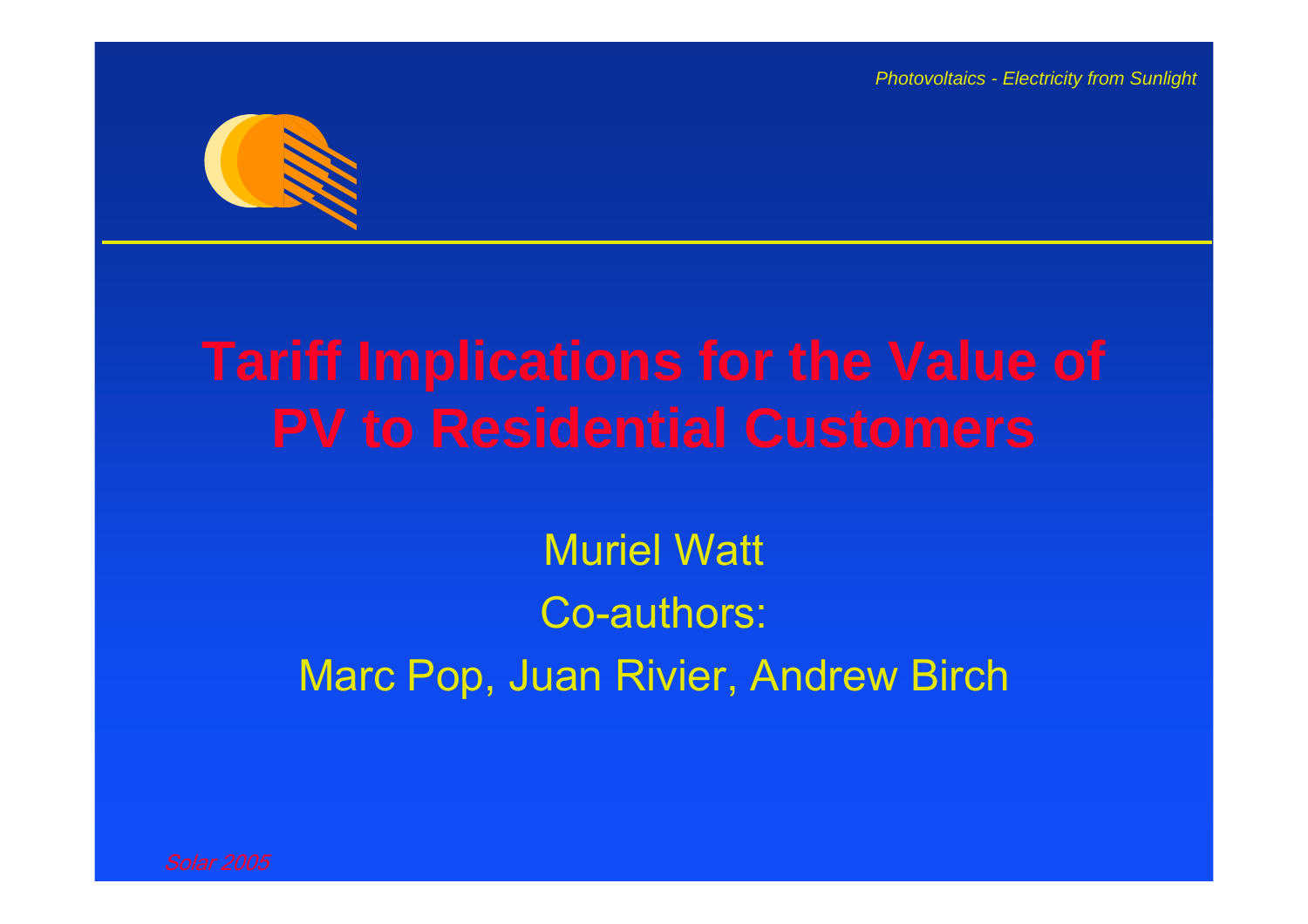

- $\bullet$ 2000+ grid-connected PV systems installed under PVRP
- • This study assesses cost-effectiveness of systems installed & how customers might maximise their return on investment
- $\bullet$  Key parameters: system cost, finance, location, electricity tariffs and customer's electricity usage pattern
- $\bullet$  Pop (2005) examined data from Country Energy's Queanbeyan PV system to assess PV value against:
	- – standard residential, time-of-use and green tariffs available from retailers in SA, NSW and Vic
	- – the load pattern of an Adelaide household with 1, 3, 5 and 7 kWp rooftop PV systems
- $\bullet$ Results for 1 kWp PV and Energy Australia tariffs are reported
- •Analysis also provided of a possible feed-in tariff option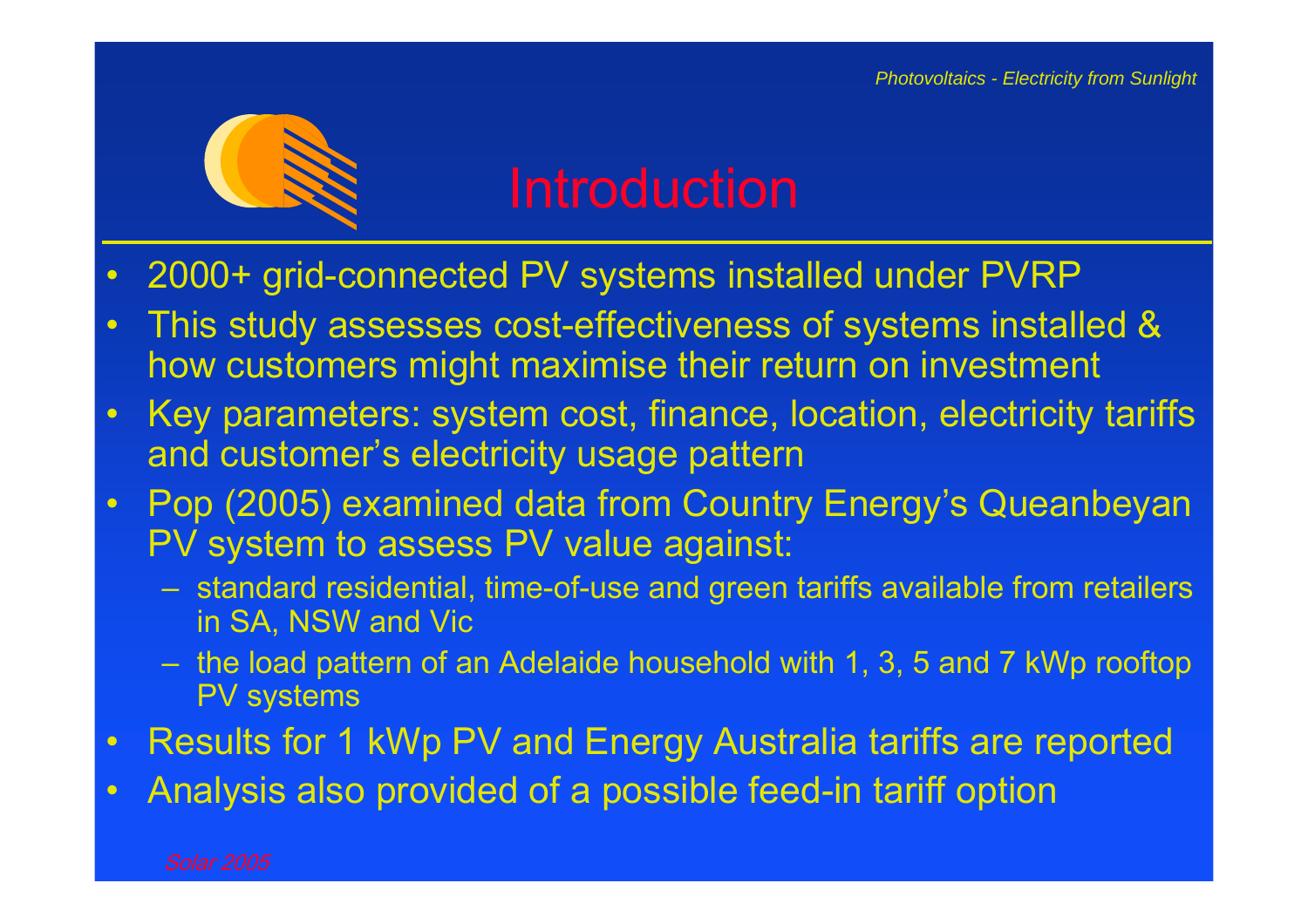

- $\bullet$ Modern, 180 m<sup>2</sup> air conditioned Adelaide house with insulation & efficient appliances
- $\bullet$  The residents of the home are a family of two adults and two children
- $\bullet$ One adult working full-time & one part-time
- Data covers April 2002 to March 2003.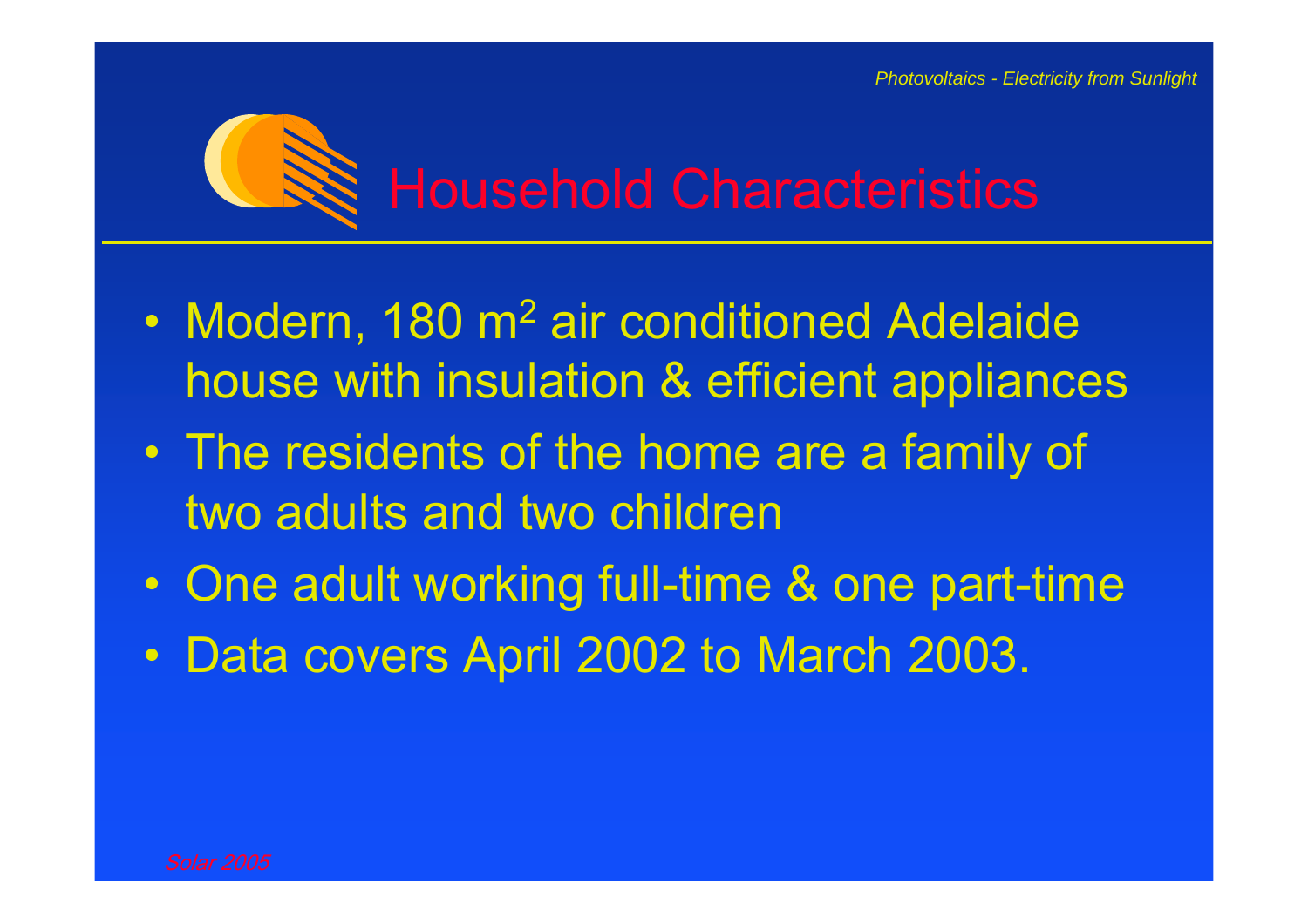

- The household monthly average load ranges from 255 kWh in April to 1043 kWh in January
- The total annual household electricity use was 6496 kWh, or about 18 kWh per day
- Summer load (December to February):
	- about 40% of the annual load
	- –average daily load of around 30 kWh
	- –dominated by air conditioner use
	- loads are high when adults are home, esp. weekends
	- – air conditioner often cuts in as early as 5:30am and can keep operating well into the evening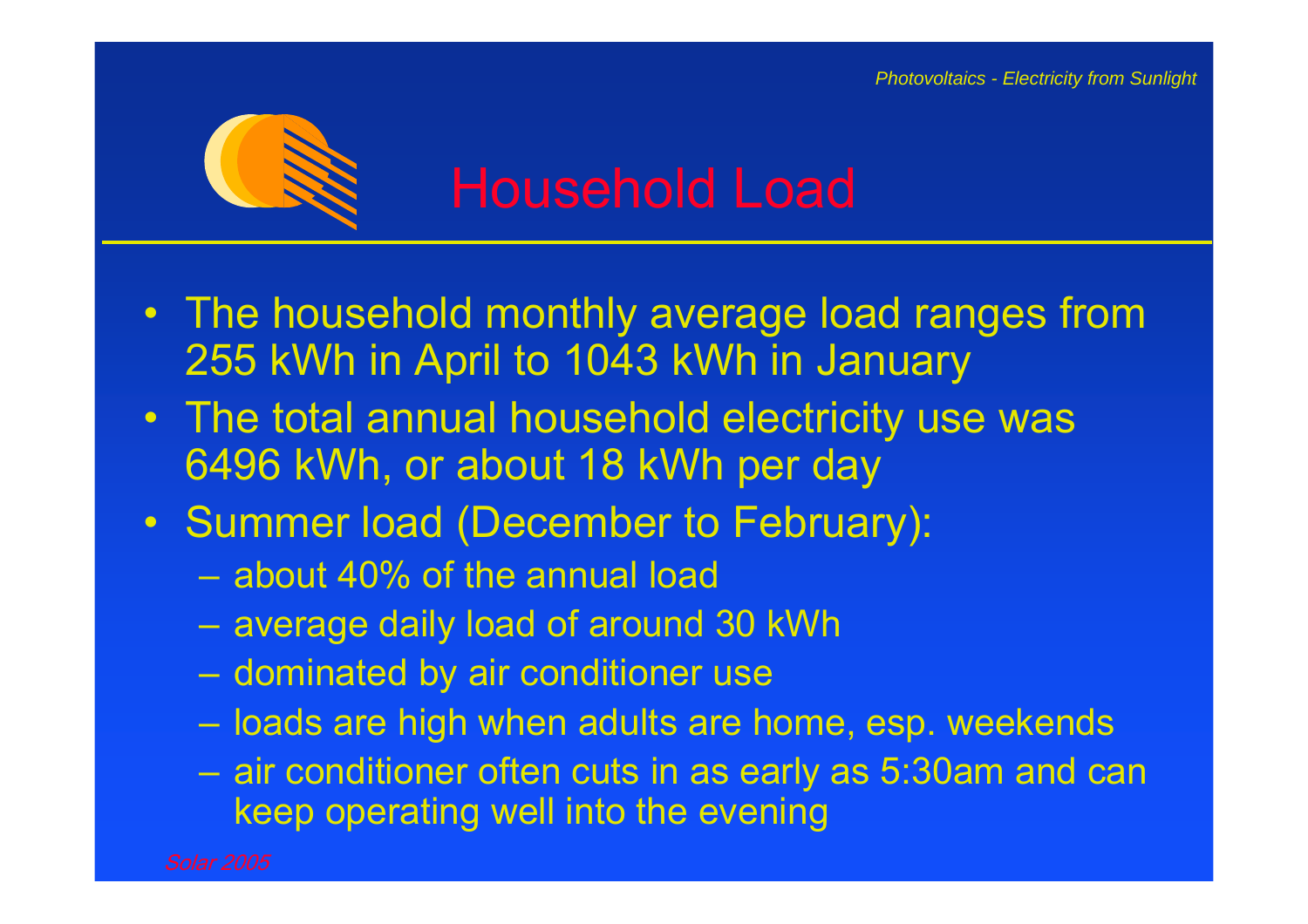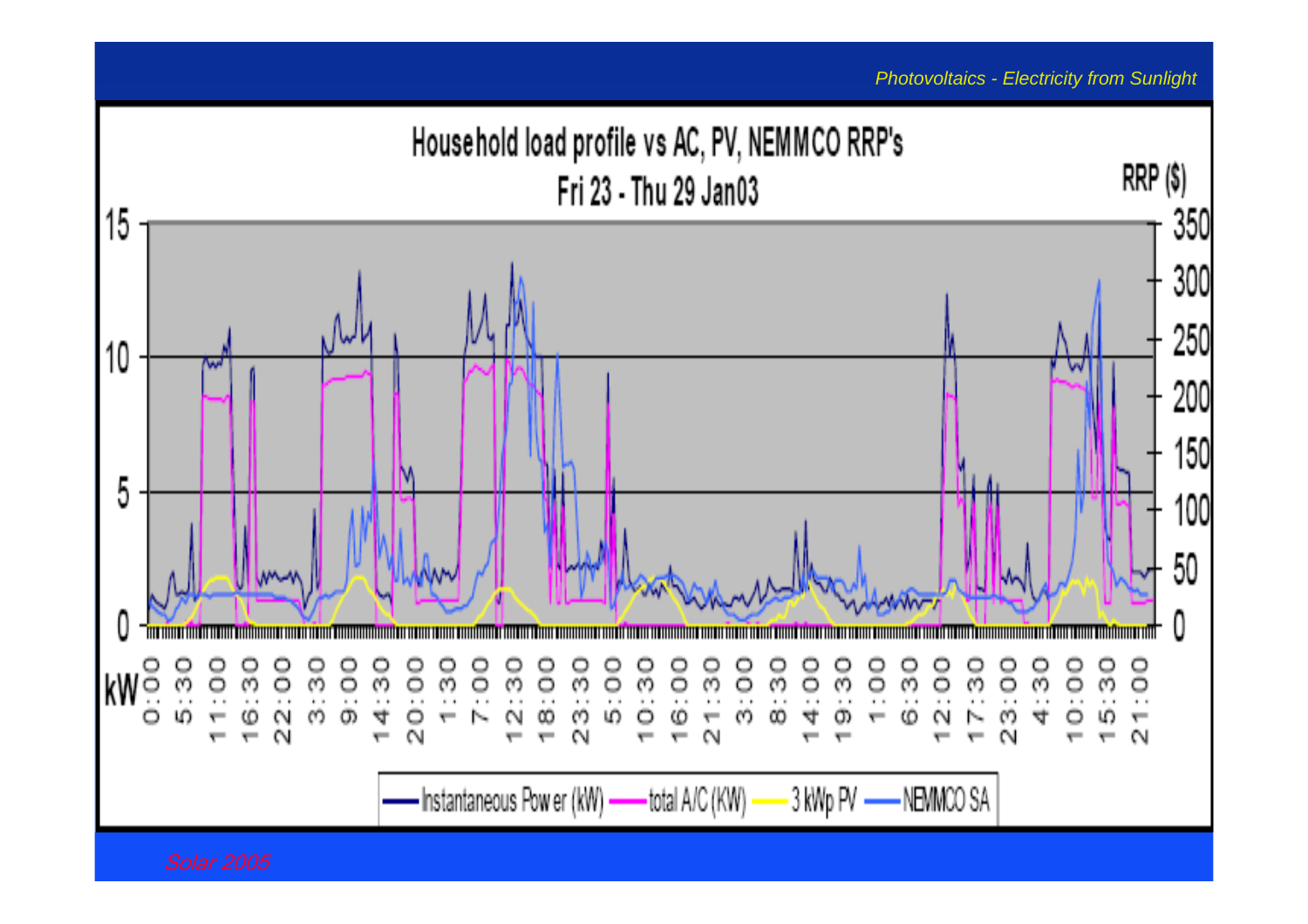

- PV data for April 2002 to March 2003:
	- –Latitude 35.45, Longitude 148.56
	- 720 multi-crystalline modules
	- –9 arrays with 9 x 6kW multi-string inverters
	- –system capacity 50 kilowatts
	- –all data normalised to 1 kWp
- Minimum output June ~ 2.8 kWh/kWp per day
- $\bullet$ Maximum output October ~ 4.3 kWh/kWp per day
- $\bullet$ Av summer (Dec-Feb) output ~ 4.2 kWh/kWp/day
- $\bullet$ Annual output 1400 kWh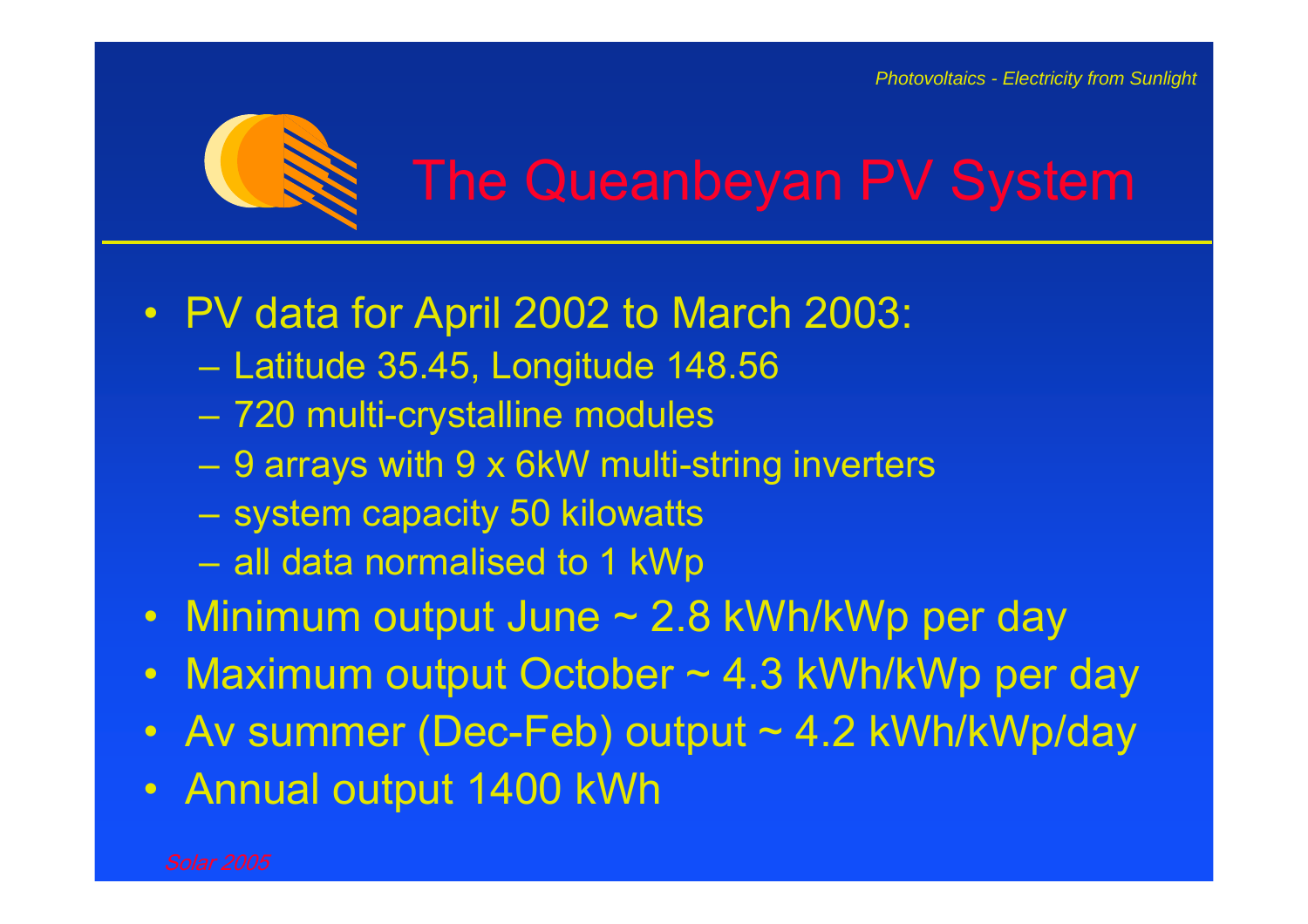## Tariff Options

*Photovoltaics - Electricity from Sunlight* 

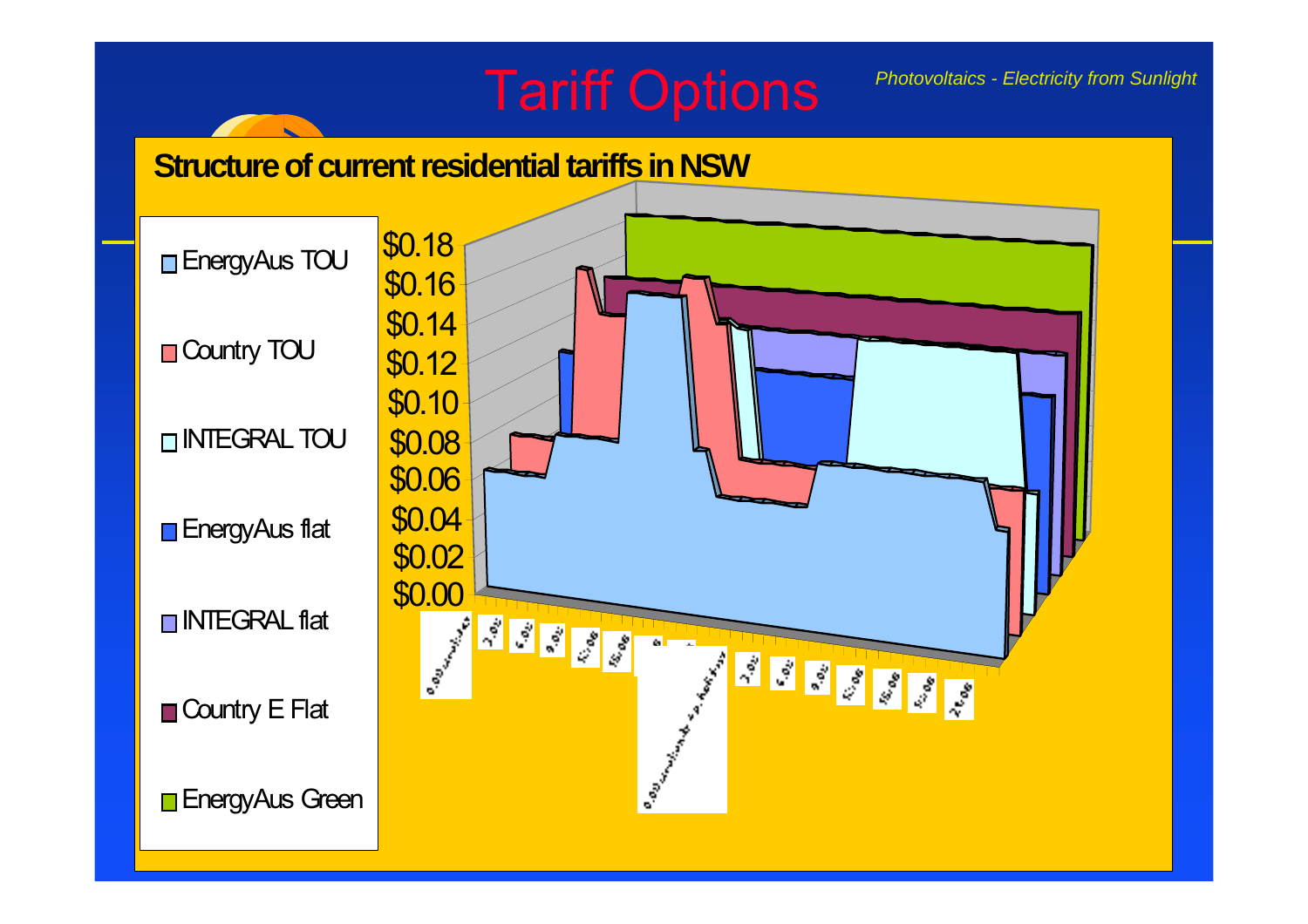

# Value of PV Electricity

- •Highest PV revenue from highest available tariffs (Green)
- •Higher tariffs don't always result in the lowest bill
- • $\sim$  25% of annual PV output is exported to the grid when load is less than PV output
- •For this household, a 1 kWp PV system:
	- contributes 22% of the annual load
	- – reduces annual electricity bill by 19% from \$775 under Energy Australia's domestic continuous tariff to \$627
	- –The lowest bill (\$593) is achieved via the TOU tariff
	- The largest saving (\$235) from Green tariff (assuming net metering)
- • Savings of \$182 (23%) per year if customer switches from continuous to TOU tariff when they install PV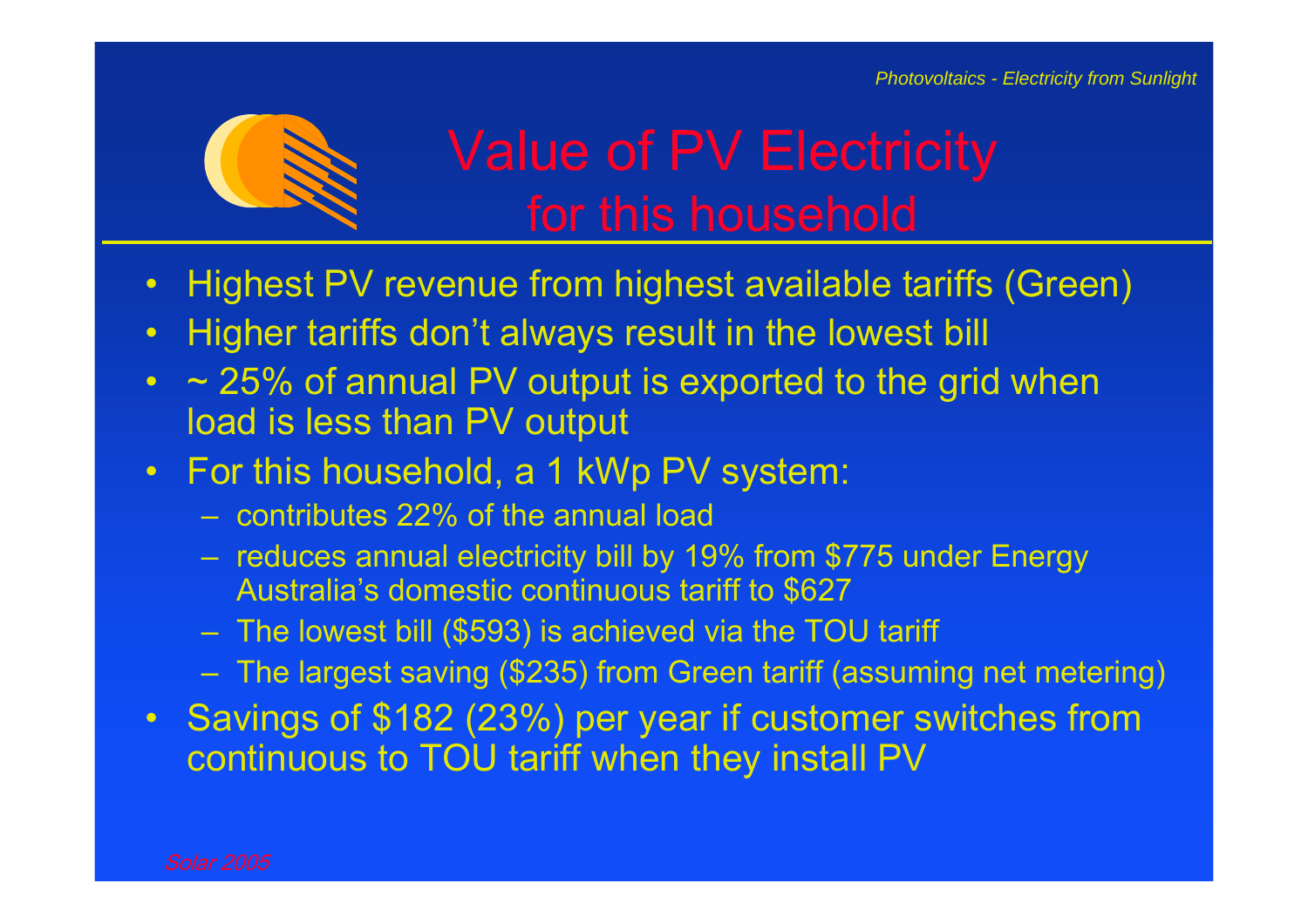

| <b>Energy</b><br><b>Australia</b><br><b>Tariffs</b> | <b>Continuous</b> | <b>TOU</b> | <b>Green</b> |
|-----------------------------------------------------|-------------------|------------|--------------|
| <b>Annual Bill</b>                                  | \$775             | \$732      | \$1170       |
| <b>Bill with 1</b><br><b>kWp PV</b>                 | \$627             | \$593      | \$935        |
| <b>Saving</b>                                       | \$148             | \$139      | \$235        |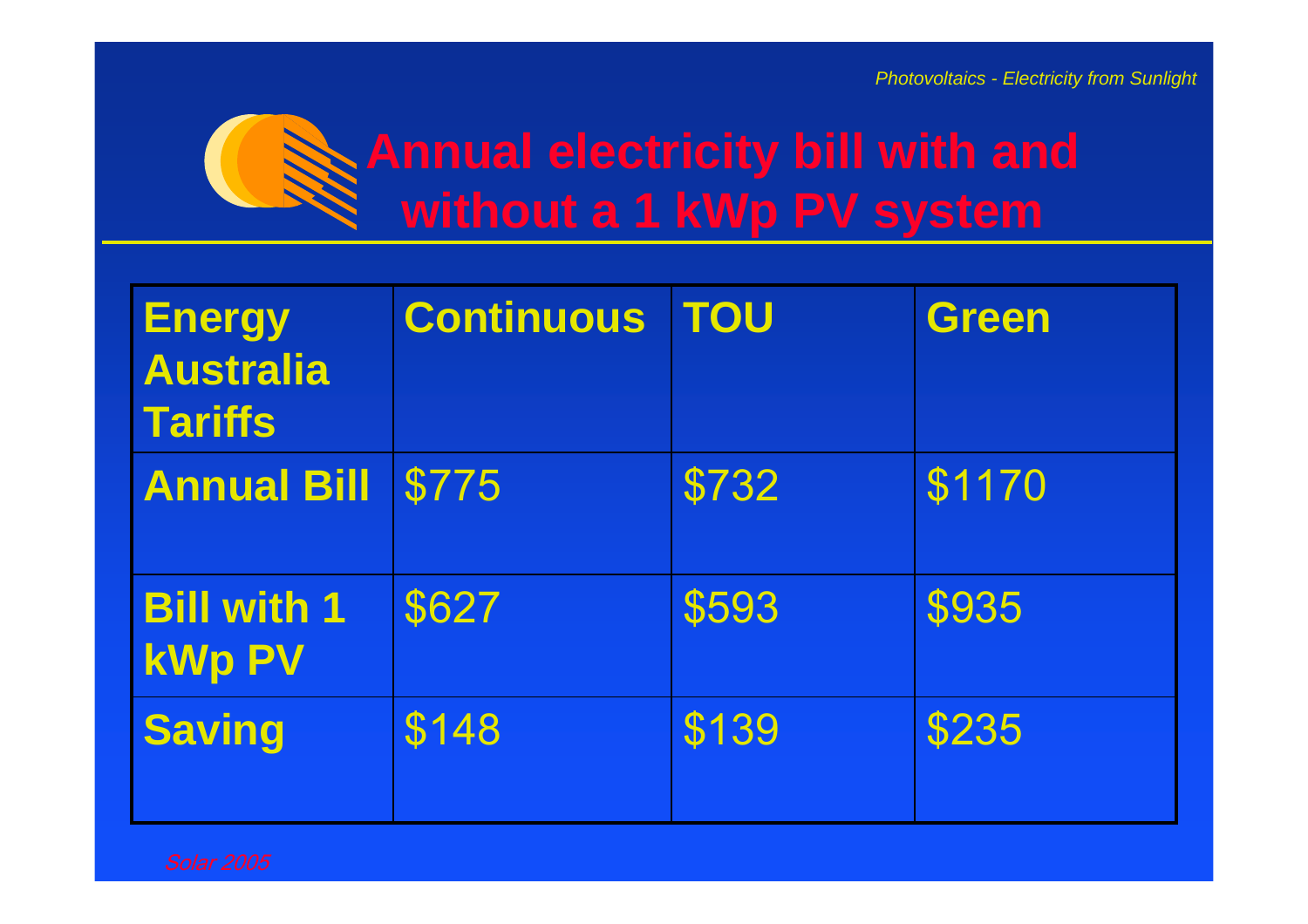

- $\bullet$ Installed capital cost \$13,750
- $\bullet$  Residential customers may be eligible for a \$4,000 grant from the PVRP
- $\bullet$  RECs through MRET may also be available  $\mathcal{L}_{\mathcal{A}}$  , and the set of the set of the set of the set of the set of the set of the set of the set of the set of the set of the set of the set of the set of the set of the set of the set of the set of the set of th upfront REC payment of \$500 assumed, as per Enviro-Cash Back available for BP Solar systems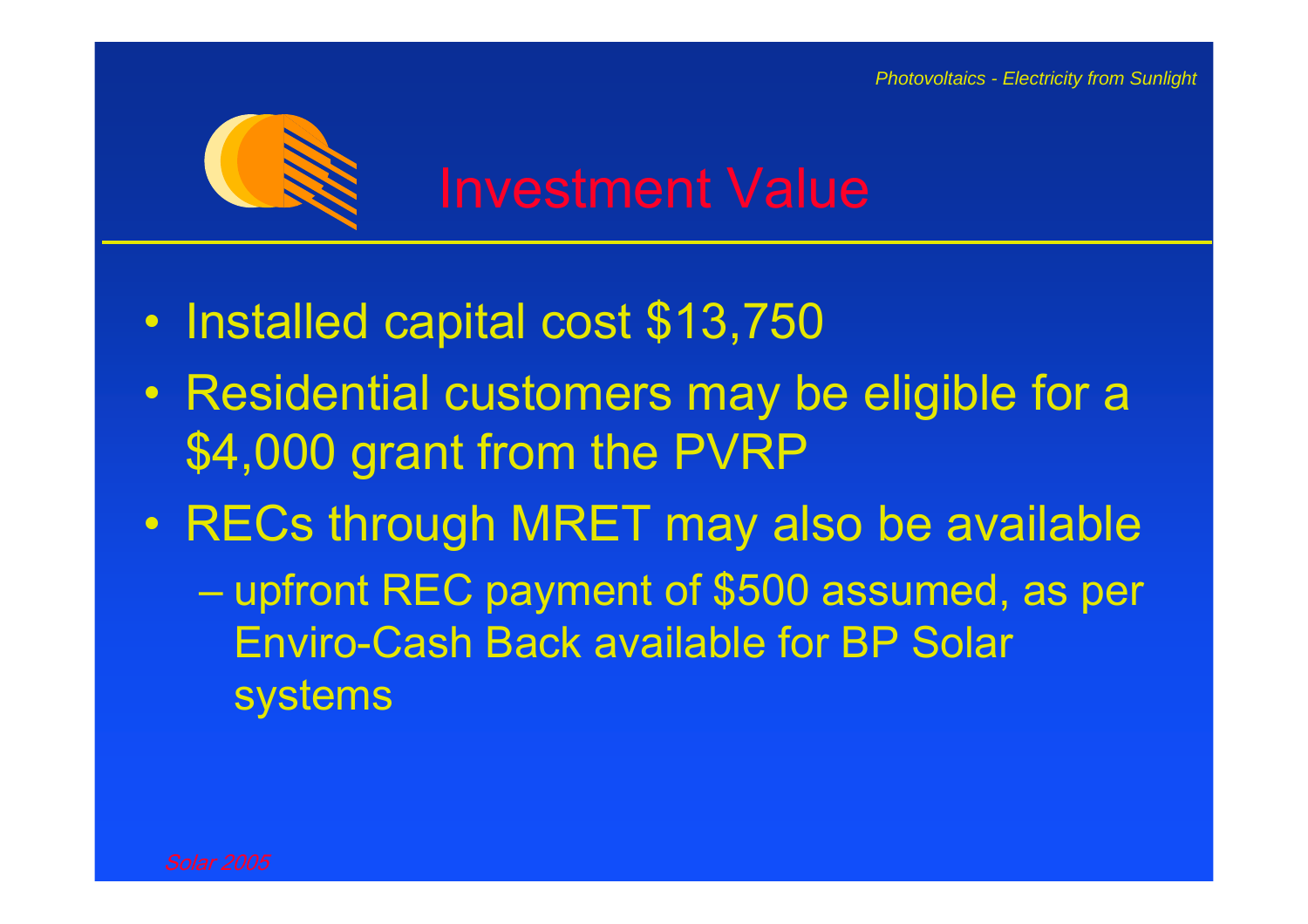

|                        | Continuous  | TOU         | Green       |
|------------------------|-------------|-------------|-------------|
| 25 Years               | $-$9,800$   | $-$10,050$  | $-$7,520$   |
| 30 Years               | $-$ \$8,950 | $-$9,260$   | $-$ \$6,180 |
| 25 Years + PVRP        | $- $5,800$  | $-$ \$6,050 | $-$ \$3,520 |
| 30 Years + PVRP        | $-$4,950$   | $-$ \$5,260 | $-$ \$2,180 |
| 25 Years + PVRP + RECs | $-$ \$5,300 | $-$ \$5,550 | $-$ \$3,020 |
| 30 Years + PVRP + RECs | $-$4,450$   | $-$4,760$   | $-$1,680$   |

Electricity price increase 3% pa, inflation 2.5% pa  $\rightarrow$  PV not a cost effective investment with current tariffs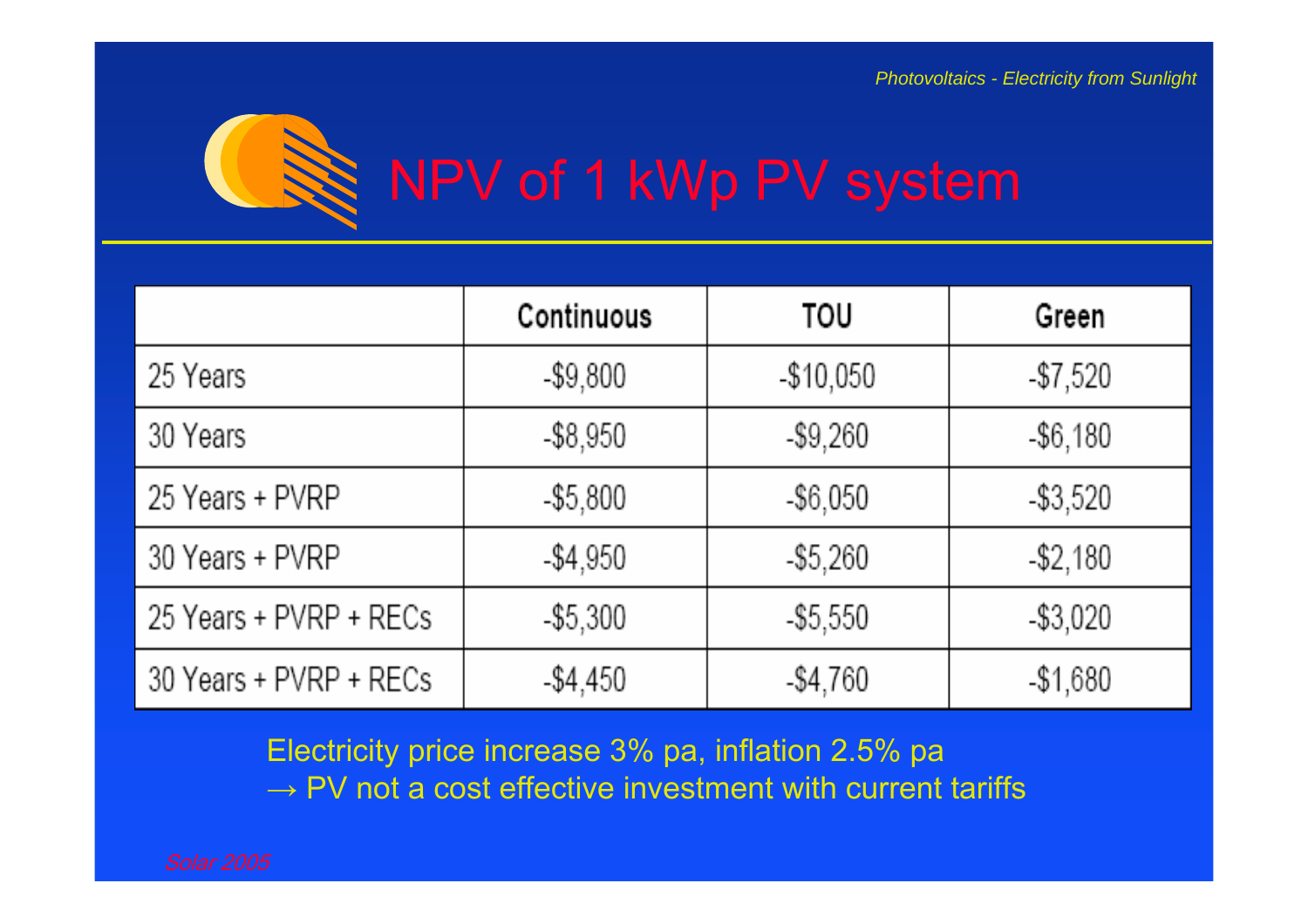

### **Discussion**

- $\bullet$ PV prices need to fall  $\sim$  33% for PV to be cost effective for residential use or by  $\sim$  66% without PVRP
- $\bullet$  Results indicative only - PV in NSW and household in SA
	- This would result in a lag between PV output and load
	- Were the PV located on the house, the match would be better
	- Also, load & PV output weather dependent but not examined
- West facing PV can enhance summer afternoon output but needs tariff compensation for lower annual PV output
- $\bullet$  MRET has not been a particularly useful mechanism for PV
	- Extension of PV deeming period from 5 to 15 years and deeming size to 100kW could change this
	- However, REC prices have already begun to fall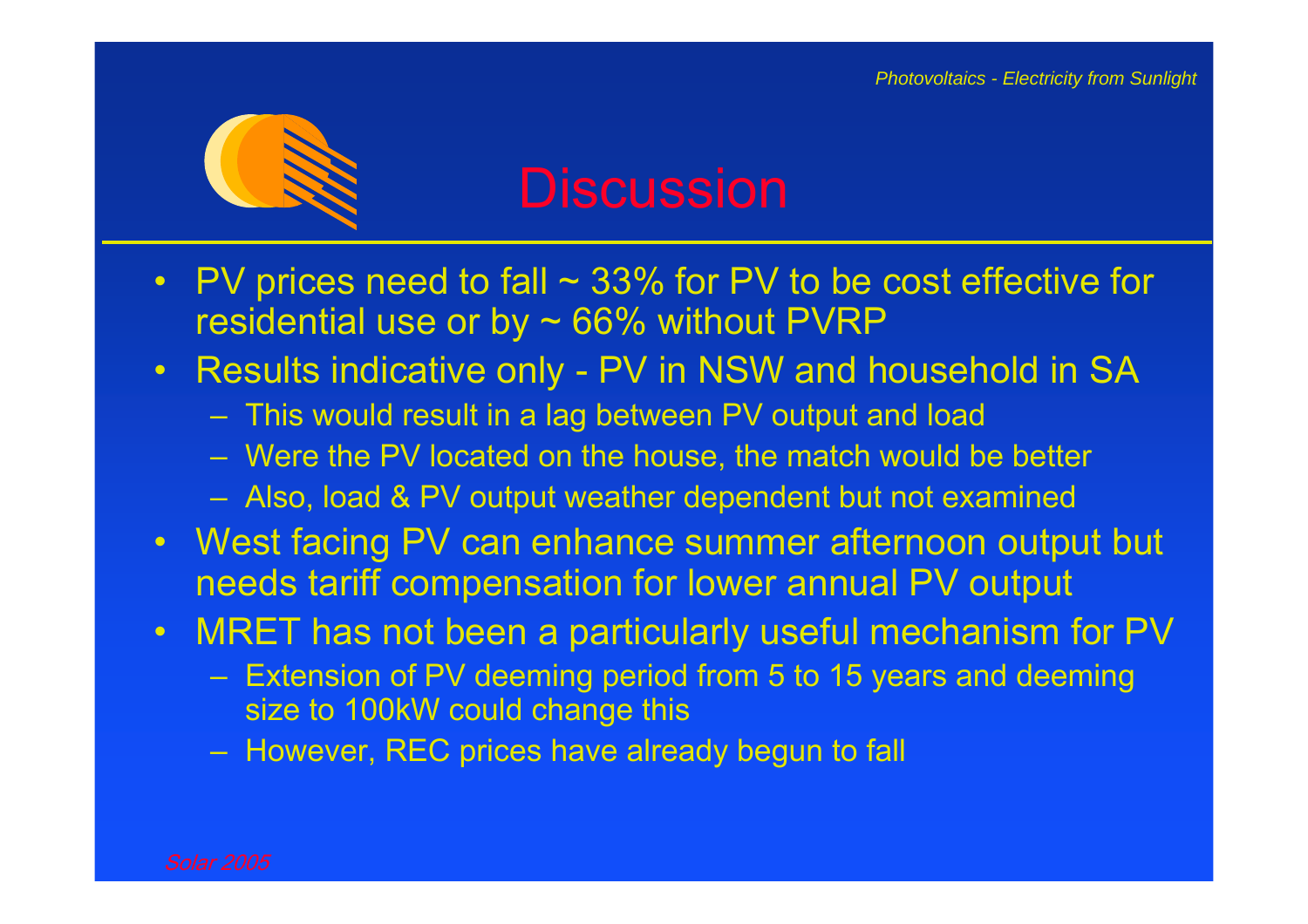

- •PV price reductions of 30-60% not expected this decade
- $\bullet$  FITs are an alternative to capital grants and can drive investment
	- Offer customers who invest in PV, or other renewables, an enhanced electricity buy-back rate
	- – Tariffs mandated, guaranteed for 15 - 20 years and paid for via a levy on electricity rates
	- –This facilitates an economic payback within the system life
	- Provides an attractive investment opportunity and reduces risk
	- Not linked to government grants and hence budget cycles
- $\bullet$  FITs have attracted huge investment in PV (& other renewables) where introduced; far greater than achieved to date in Australia under PVRP or MRET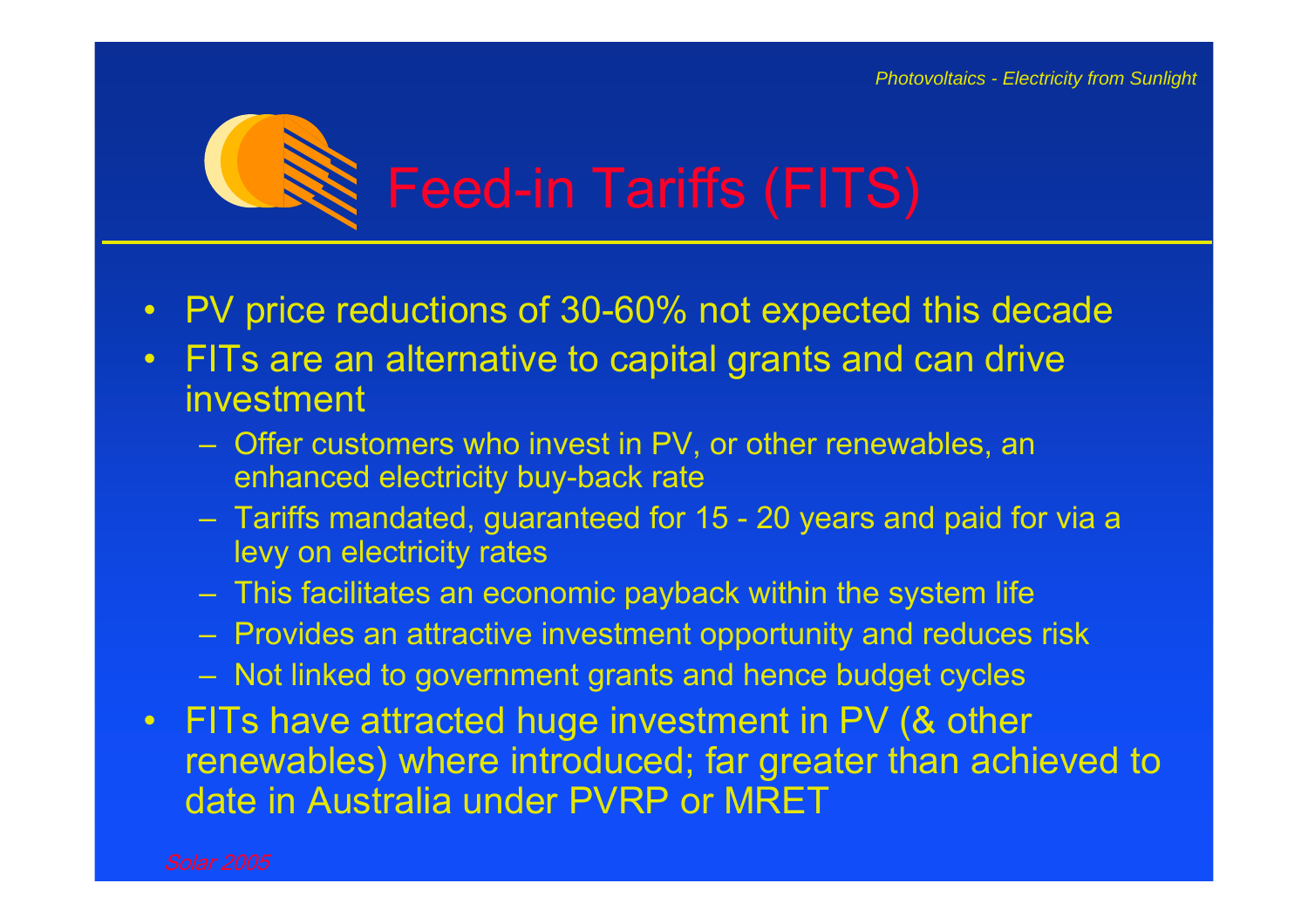

## **PV installations in Germany**

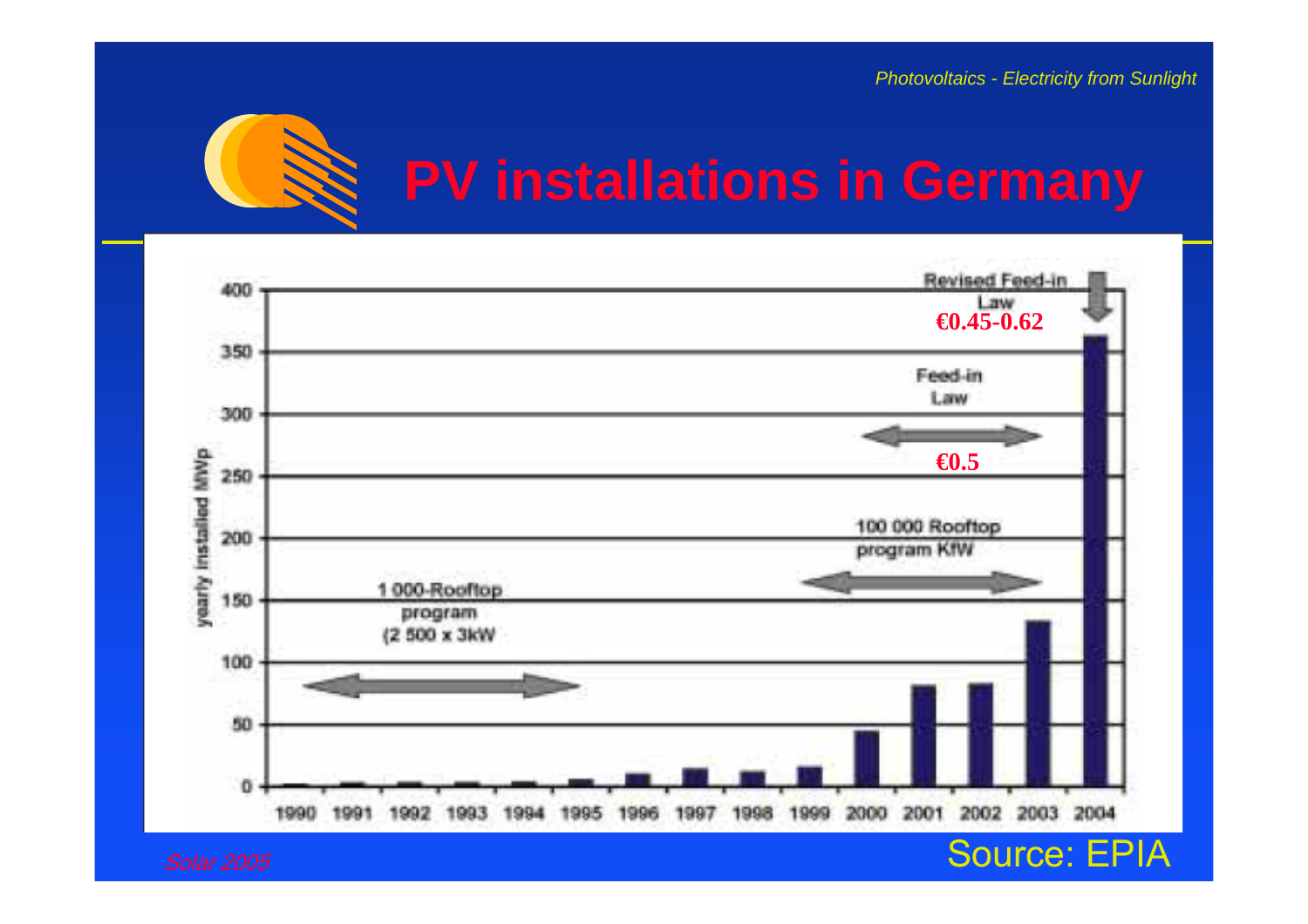

## **The Australian PV Industry**



**Solar 2005** Cumulative Installations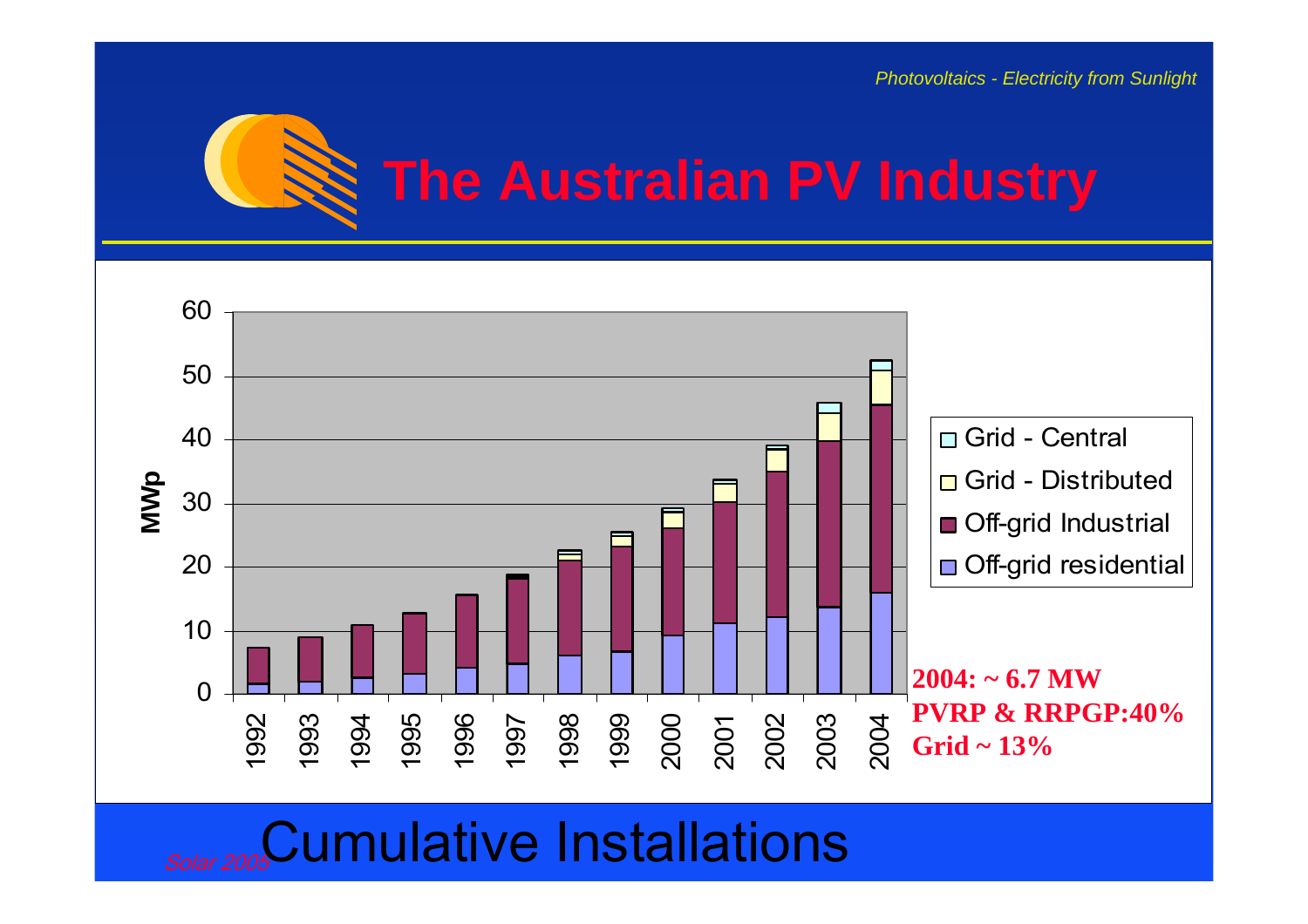

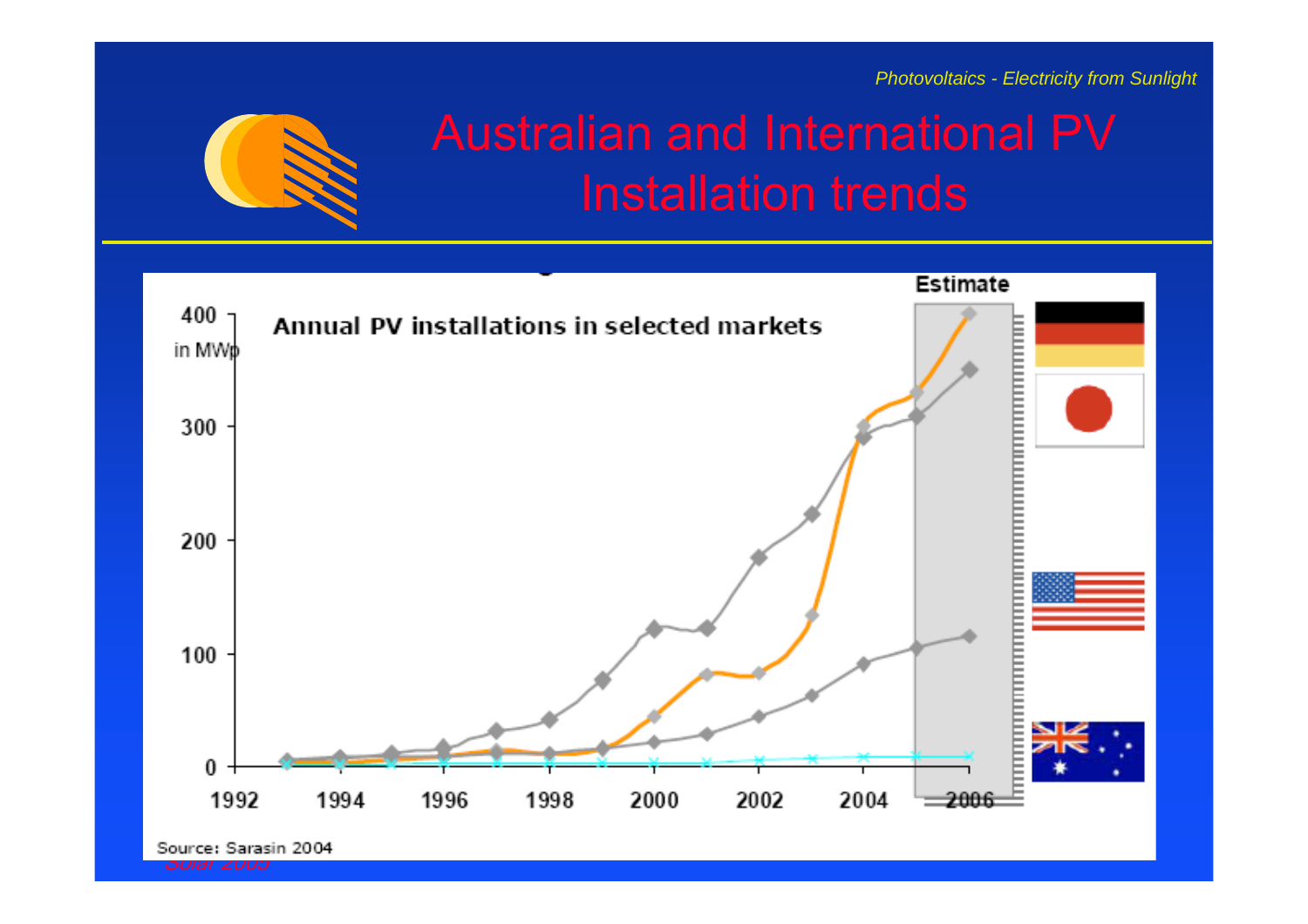## European Projected Break-even points



Solar 2005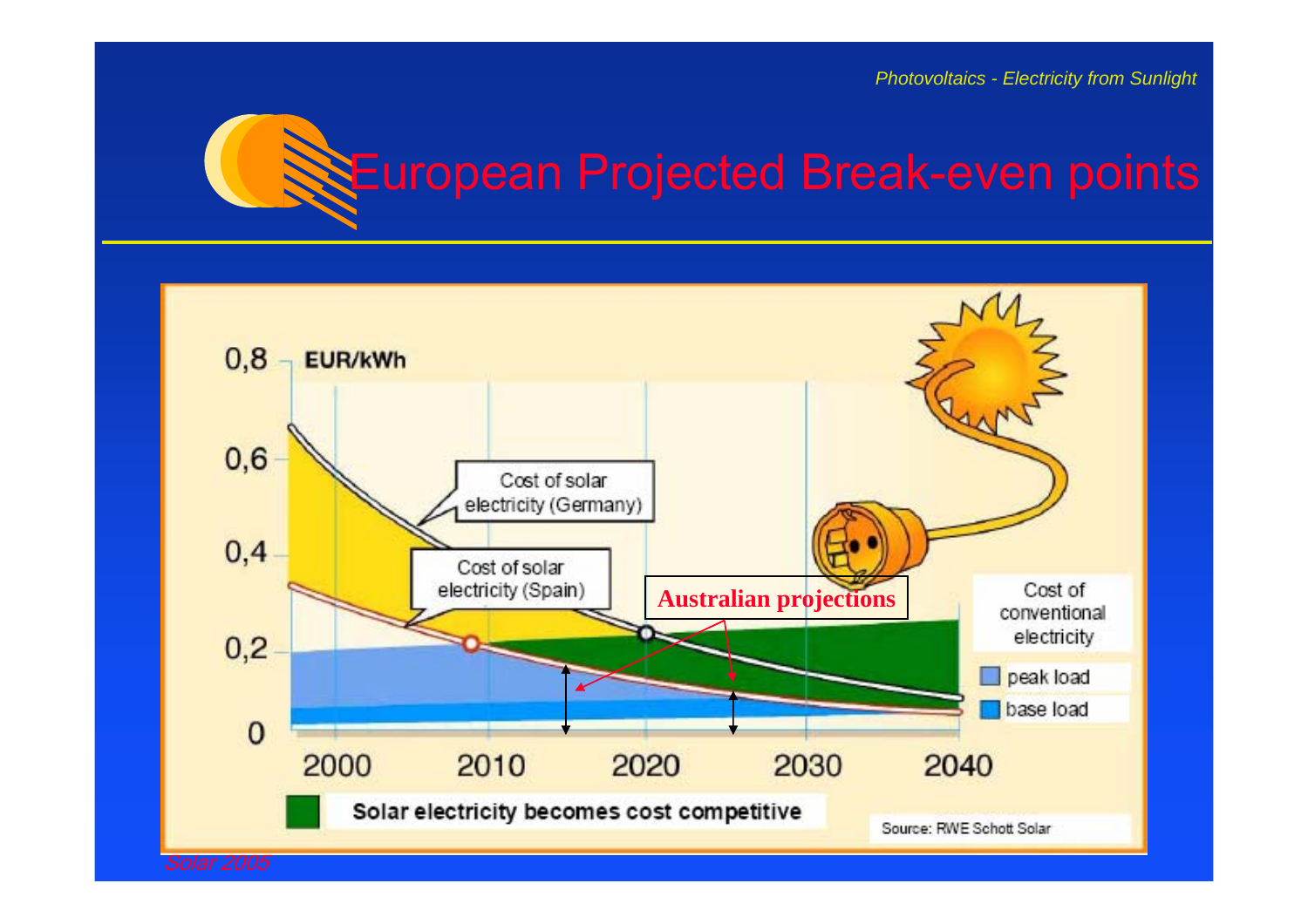## Results for PV in Germany by 2004

- $\bullet$  Germany overtook Japan with the highest annual PV installations – 363 MWp
- $\bullet$ Installed capacity in Germany 794 MWp
- •Industry turnover €1.7 billion
- 20,000 people employed in the sector
- $\bullet$  Average electricity bill increased by 0.16% (~ A\$1.78 per annum)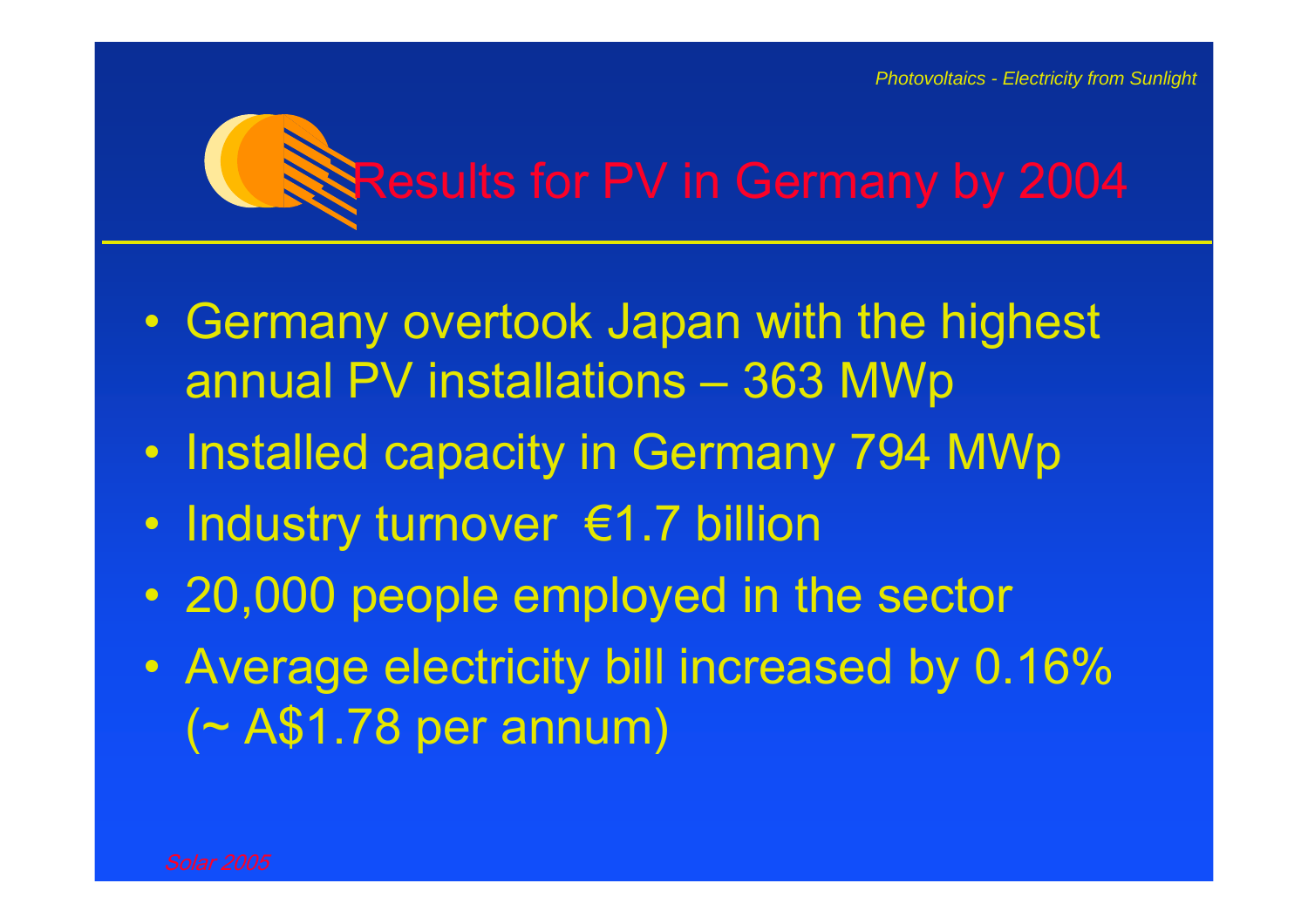

## **Spanish National Plan for 2010**

| <b>RES</b>               | Targets set by the National Plan to support RES<br>for the year 2010 (MW) |                         |  |
|--------------------------|---------------------------------------------------------------------------|-------------------------|--|
|                          | <b>Published in 1999</b>                                                  | <b>Revision in 2005</b> |  |
| <b>Wind</b>              | 13,000 (initially 8,974)                                                  | 20,155                  |  |
| <b>Photovoltaic</b>      | 115                                                                       | 400                     |  |
| <b>Solar Thermal</b>     | 200                                                                       | 500                     |  |
| Hydro $<$ 10 MW*         | 720                                                                       | 2,199                   |  |
| <b>Hydro 10 - 50 MW*</b> | 350                                                                       | 3,257                   |  |
| <b>Biomass</b>           | 1,708                                                                     | 2,039                   |  |
| <b>Solid Wastes</b>      | 168                                                                       | 189                     |  |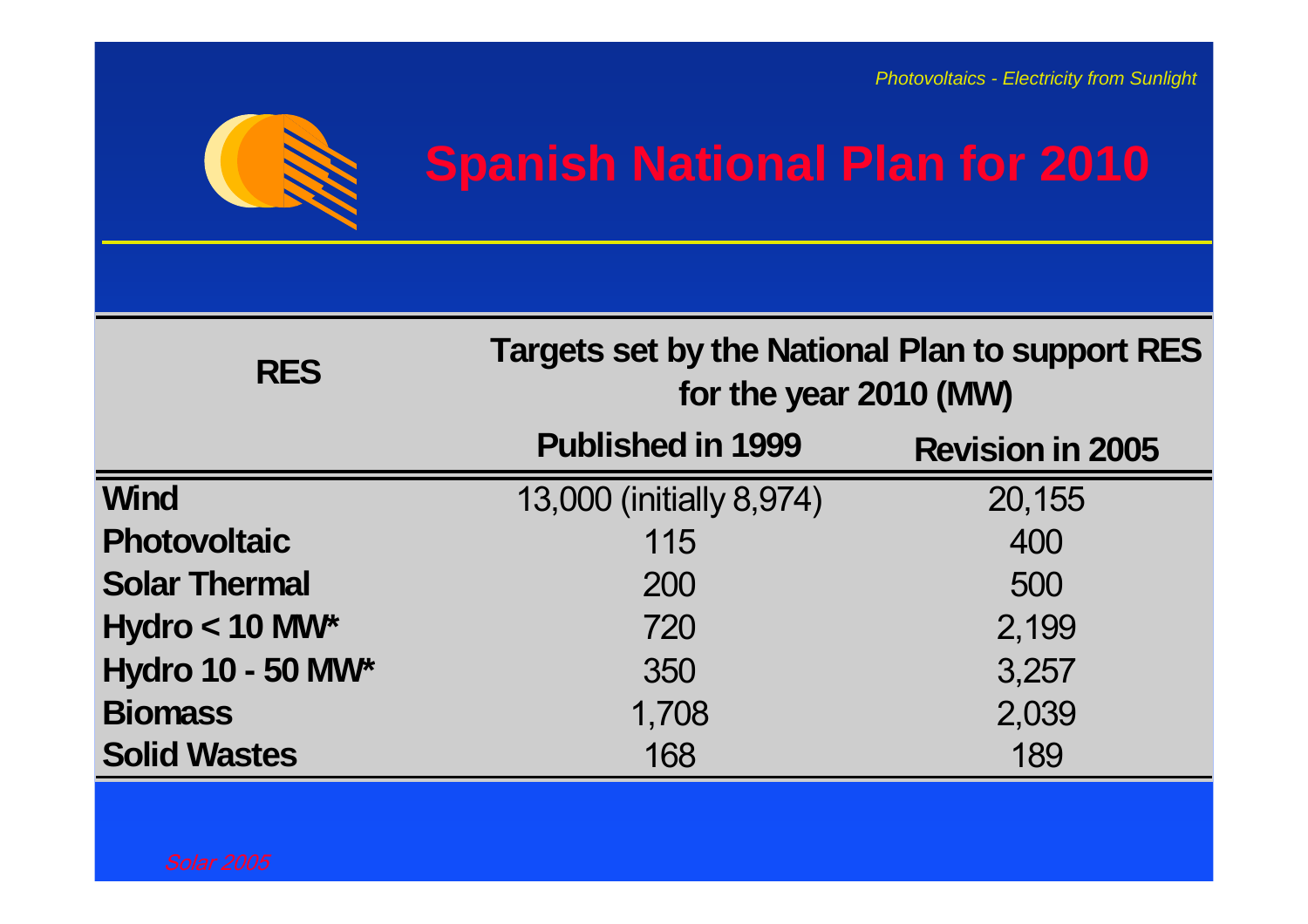### **Spanish Feed-in tariff Former Framework (**RD 2818/1998)

### Definition of "Special Regime"

- CHP, renewables, wastes
- Feed-in tariff model or market price + premium
	- Specific to each technology
		- PV: 0.66 A\$/kWh for < 5kWp & 0.36 A\$/kWh for > 5kWp
	- Revised every 4 years
	- No market participation: right to be dispatched
	- Limited technical obligation
- Power factor = 1
- Results:
	- Wind: 9,000 MW (success story)
	- PV: 21MW (grid connected)
	- Total "Special Regime": ~17,000 MW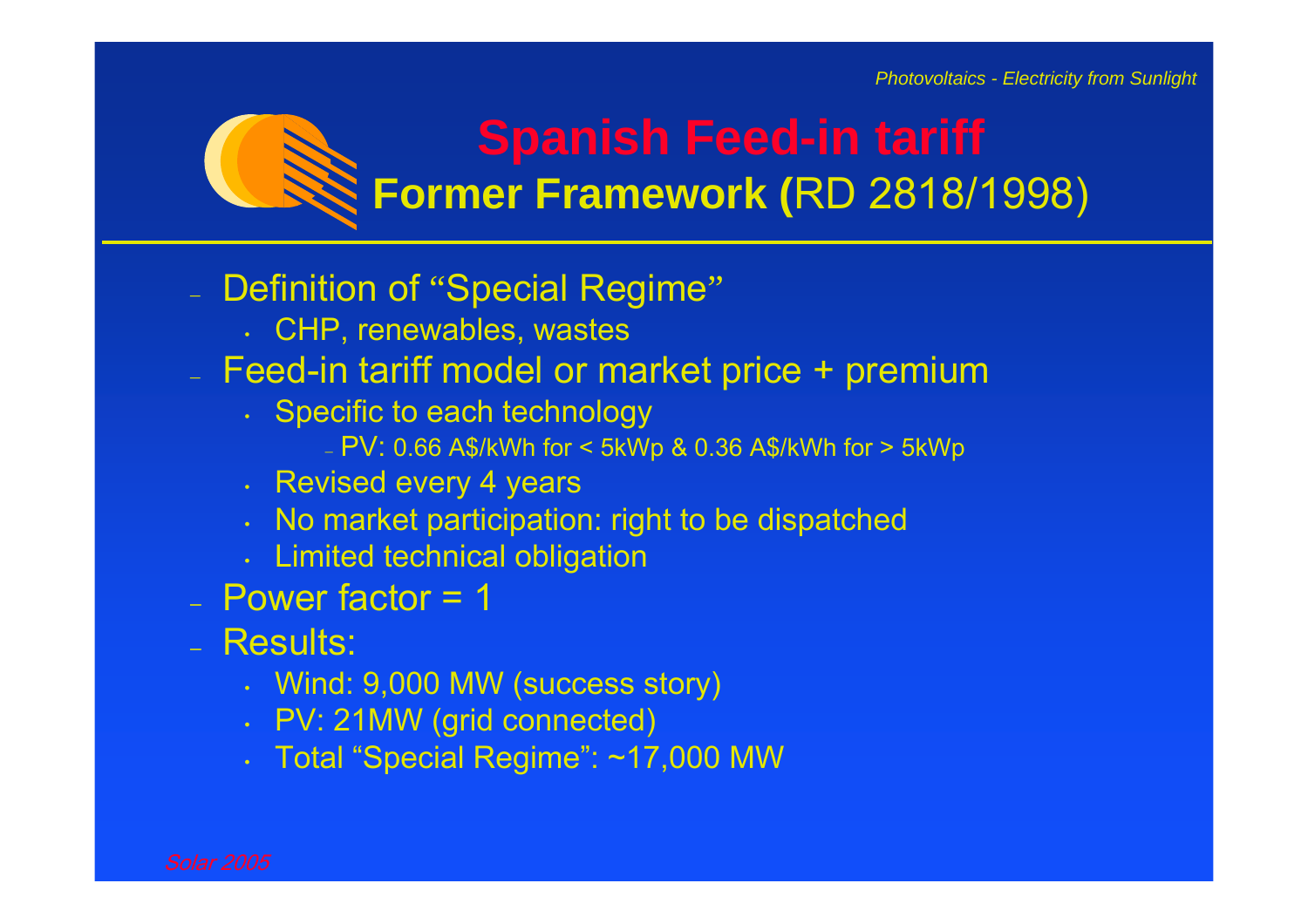

### **Spanish Feed-in tariff New Framework (**RD 436/2004)

- Aimed at better integration of established technologies (namely wind)
	- Mandatory output prediction for > 10 MW
	- Modulated Reactive Energy incentive
	- Improving previous mechanism for the rest
- Options:
	- Stable Feed-in tariffs
		- PV: 0.66 A\$/kWh for < 100kWp & 0.36 A\$/kWh for > 100kWp
	- Possibility of full integration in the wholesale market
		- Market price + premium = ~feed-in tariff
		- + incentive for joining the market & facing market costs
- Expected results by 2010
	- Wind: 20,000 MW
	- PV: 400 MW
	- Total "Special Regime": ~30,000 MW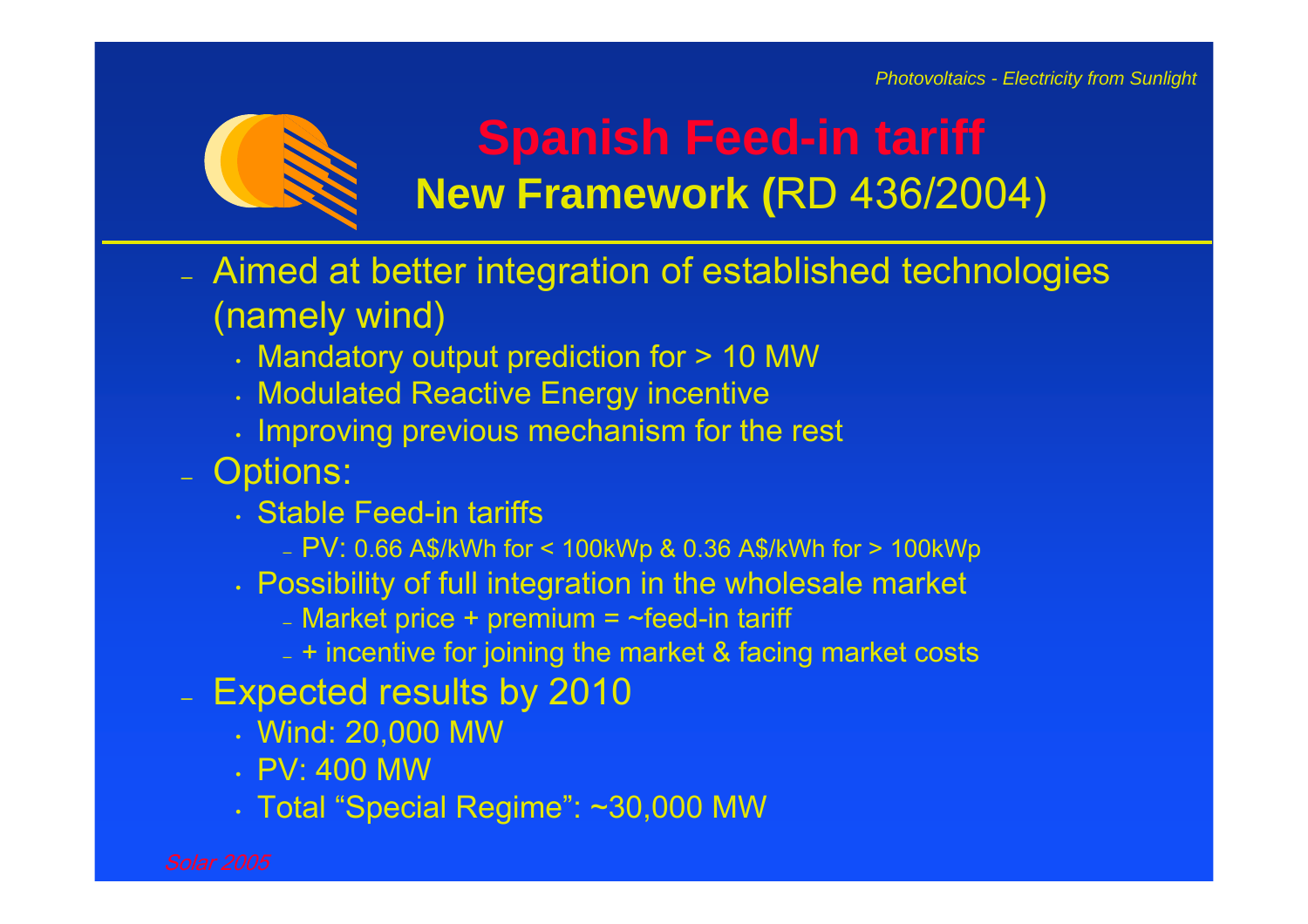## General Issues for Australia

- •FIT could be set at State or national level
- $\bullet$  Need clear objectives – industry development, distributed generation, emissions reduction etc
- • Appropriate starting tariff needs to consider installed costs, expected PV output and timing, electricity tariffs, interest rates etc
- $\bullet$  FIT should be decreased each year but available for a set period of time
- $\bullet$  The FIT cost could be spread across selected customer types (eg. residential and/or commercial only), to avoid the more sensitive industry sectors
- • Target (if set) is critical – Italy, Austria & others have reached long term targets within months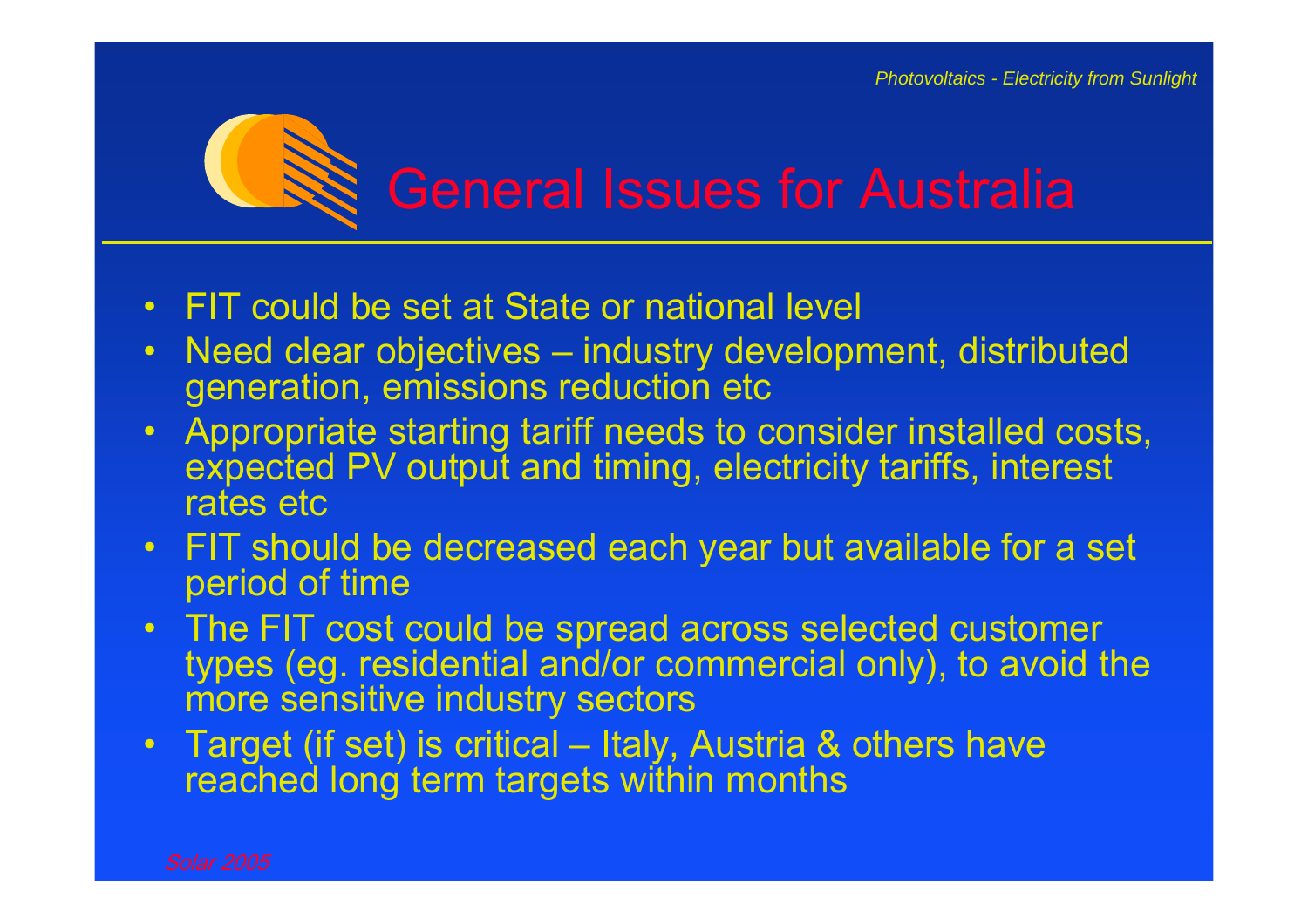

- $\bullet$  FIT starts at 55c/kWh maintained real value for 20 years – For our household = \$15,400
- $\bullet$ FIT decreased by 5% per annum for 15 years to 27c/kWh
- •Standard tariff - flat retail 12c/kWh, inflating at 4% pa
- <sup>→</sup>Incremental FIT begins at 43c/kWh and ends at 7c/kWh
- • FIT cost spread across all NSW customers – exempt energy intensive industry (30% of industrial use)
- $\bullet$ Install 100MW by 2010; 1,500MW by 2020
- $\bullet$ Average net increase in electricity costs 0.9% (max 1.6%)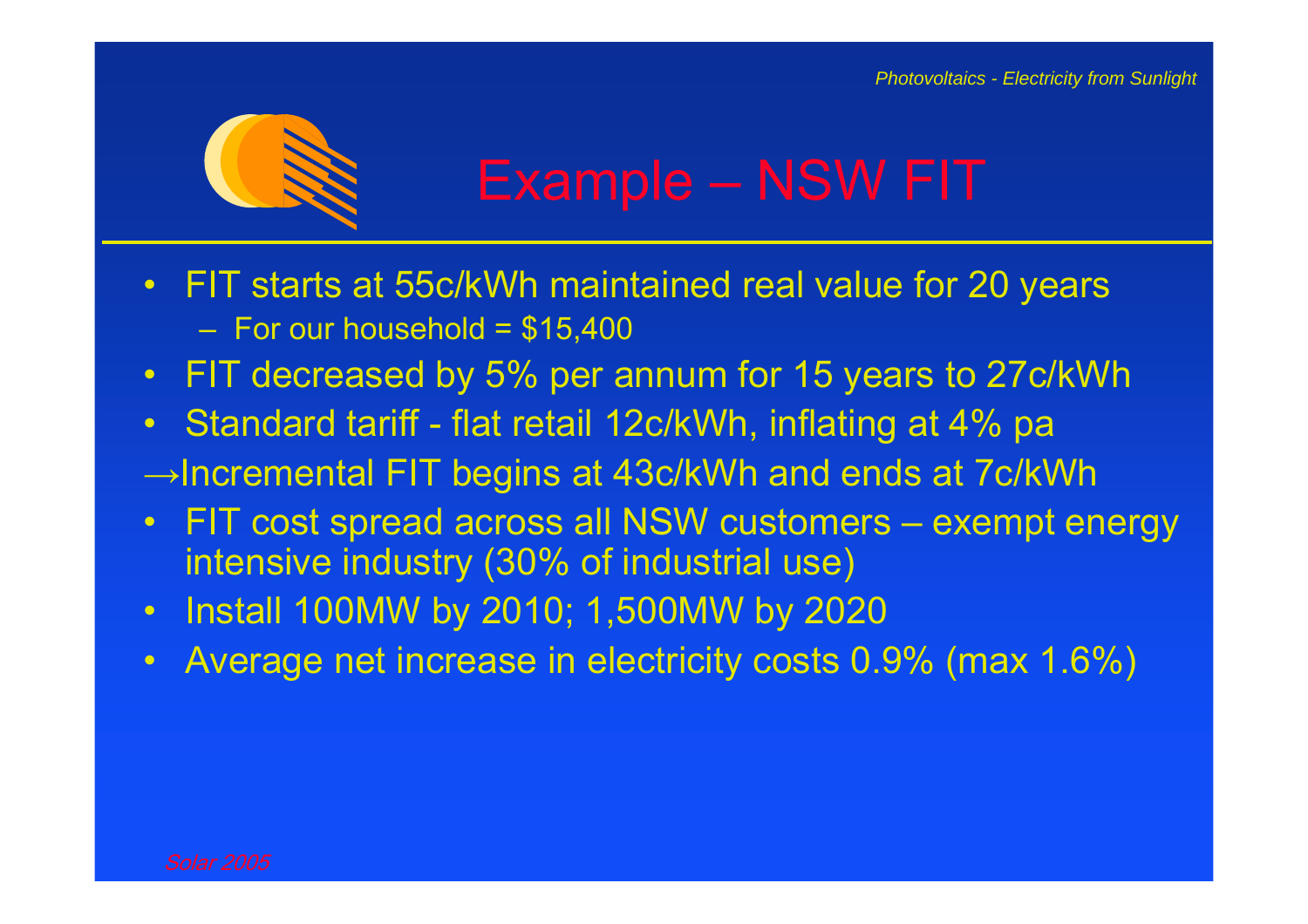

# versus annual MW